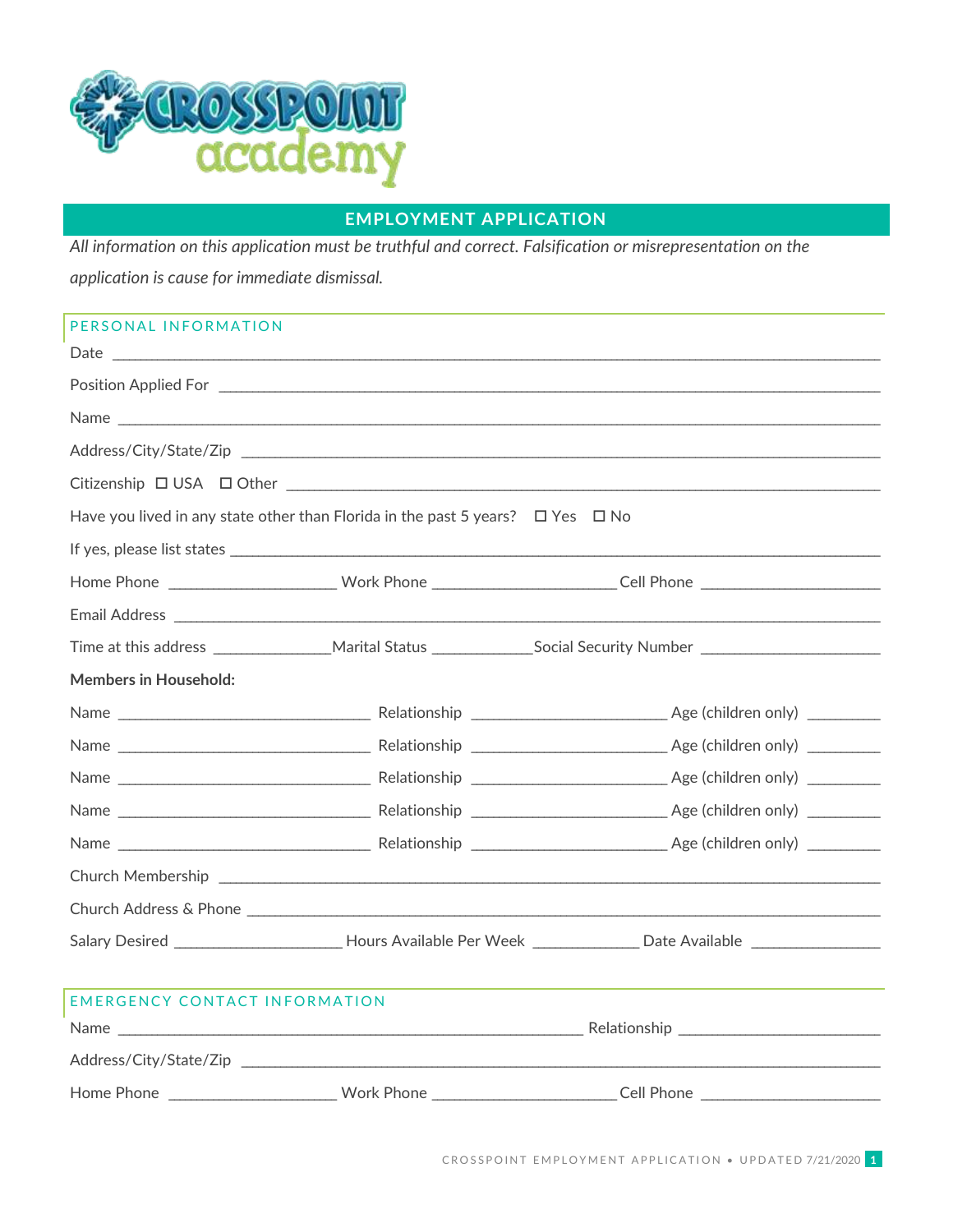| <b>EDUCATION INFORMATION</b>                                                                                                                                                                                                                                                                 |                                                                                                                     |                                          |                                                                |                                            |
|----------------------------------------------------------------------------------------------------------------------------------------------------------------------------------------------------------------------------------------------------------------------------------------------|---------------------------------------------------------------------------------------------------------------------|------------------------------------------|----------------------------------------------------------------|--------------------------------------------|
| High School graduation documentation or college transcripts are required prior to employment.                                                                                                                                                                                                |                                                                                                                     |                                          |                                                                |                                            |
|                                                                                                                                                                                                                                                                                              |                                                                                                                     |                                          | the control of the control of the control of                   |                                            |
| $\square$ Diploma<br>$\square$ GED                                                                                                                                                                                                                                                           |                                                                                                                     |                                          |                                                                |                                            |
| <b>COLLEGE, UNIVERSITY, BUSINESS</b><br><b>CORRESPONDENCE, TRADE, TECHNICAL</b><br>OR VOCATIONAL SCHOOL                                                                                                                                                                                      | <b>DATES OF</b><br><b>ATTENDANCE</b><br>MONTH/YEAR<br><u> 2002 - Andrea San Andrew American American (h. 1878).</u> | <b>AREA</b><br><b>OF</b><br><b>STUDY</b> | <b>CERTIFICATE</b><br><b>DIPLOMA/DEGREE</b><br><b>RECEIVED</b> | <b>DEGREE</b><br><b>RECEIVED</b><br>& DATE |
|                                                                                                                                                                                                                                                                                              |                                                                                                                     |                                          |                                                                |                                            |
|                                                                                                                                                                                                                                                                                              |                                                                                                                     |                                          |                                                                |                                            |
| □ Yes □ No                                                                                                                                                                                                                                                                                   |                                                                                                                     |                                          |                                                                |                                            |
|                                                                                                                                                                                                                                                                                              |                                                                                                                     |                                          |                                                                | <u> 1989 - Johann Barbara, martin a</u>    |
|                                                                                                                                                                                                                                                                                              |                                                                                                                     |                                          |                                                                |                                            |
| TRANSPORTATION INFORMATION<br>$\Box$ Operator<br>Type of Driver's License                                                                                                                                                                                                                    |                                                                                                                     | □ Commercial (CDL)                       | $\Box$ Other                                                   |                                            |
| Have you ever been arrested or convicted of a crime? $\Box$ No $\Box$ Yes<br>If yes, please explain the number of conviction(s), nature of offense(s), sentence(s) imposed and type of rehabilitation:                                                                                       |                                                                                                                     |                                          |                                                                |                                            |
|                                                                                                                                                                                                                                                                                              |                                                                                                                     |                                          |                                                                |                                            |
| <b>EMPLOYMENT HISTORY</b><br>Have you ever held a child care license with the Department of Children and Families or been registered to provide<br>child care in your home?<br>$\Box$ Yes $\Box$ No                                                                                          |                                                                                                                     |                                          |                                                                |                                            |
| Have you ever worked in a childcare facility? $\Box$ Yes $\Box$ No<br>While employed in a child care program, have you ever been the subject of disciplinary action, or been the party<br>responsible for a child care family receiving an administrative fine or other disciplinary action? |                                                                                                                     |                                          |                                                                | $\Box$ Yes $\Box$ No                       |
|                                                                                                                                                                                                                                                                                              |                                                                                                                     |                                          |                                                                |                                            |

 $\mathcal{L}_\mathcal{L} = \{ \mathcal{L}_\mathcal{L} = \{ \mathcal{L}_\mathcal{L} = \{ \mathcal{L}_\mathcal{L} = \{ \mathcal{L}_\mathcal{L} = \{ \mathcal{L}_\mathcal{L} = \{ \mathcal{L}_\mathcal{L} = \{ \mathcal{L}_\mathcal{L} = \{ \mathcal{L}_\mathcal{L} = \{ \mathcal{L}_\mathcal{L} = \{ \mathcal{L}_\mathcal{L} = \{ \mathcal{L}_\mathcal{L} = \{ \mathcal{L}_\mathcal{L} = \{ \mathcal{L}_\mathcal{L} = \{ \mathcal{L}_\mathcal{$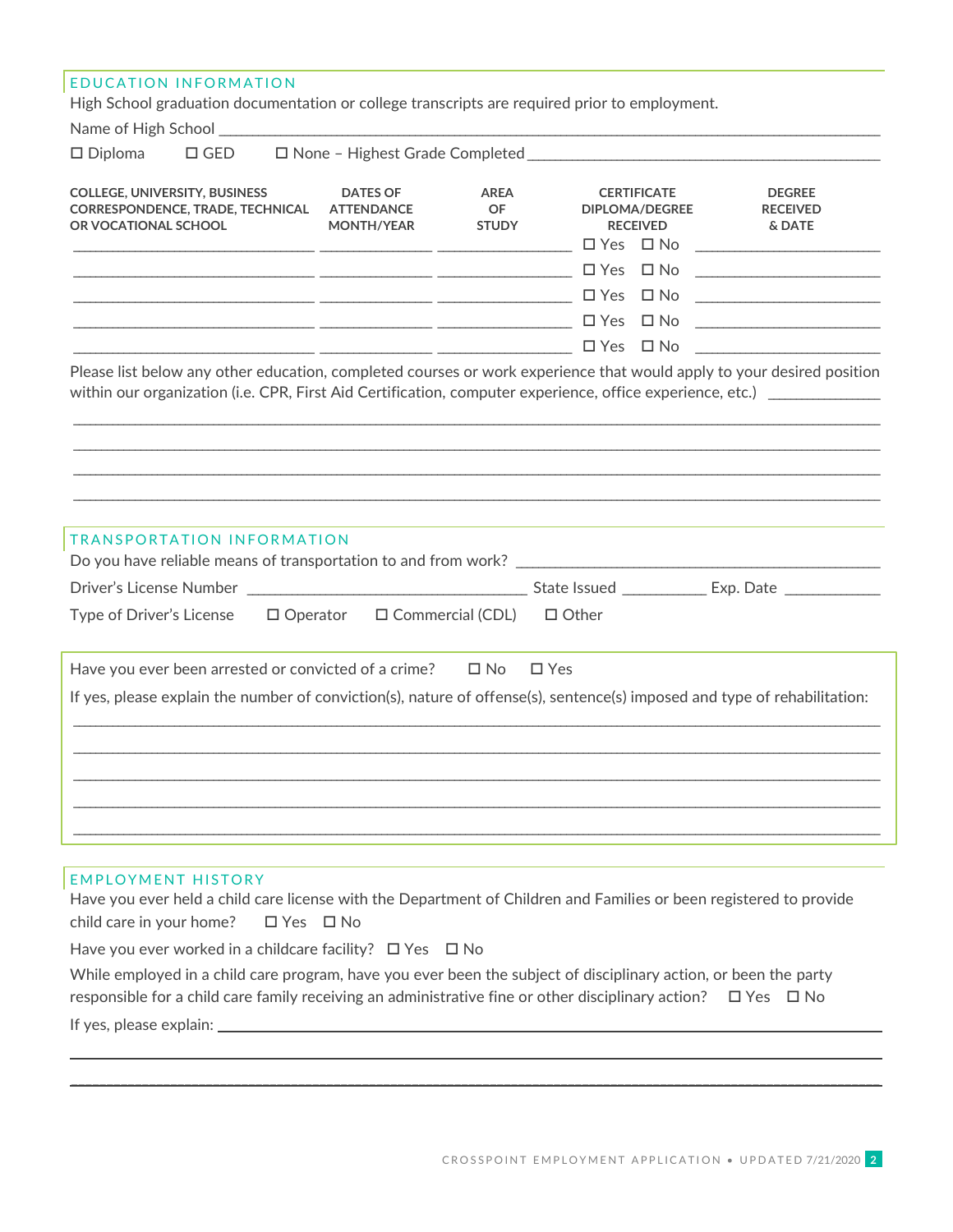In reverse chronological order, list below all present and past employment held during the past five years. If necessary, please copy the next page to indicate additional employment.

| Dates of Employment to to the total control of the total control of the total control of the total control of the total control of the total control of the total control of the total control of the total control of the tot |
|--------------------------------------------------------------------------------------------------------------------------------------------------------------------------------------------------------------------------------|
| <b>Contact Phone Contact Phone</b>                                                                                                                                                                                             |
|                                                                                                                                                                                                                                |
|                                                                                                                                                                                                                                |
|                                                                                                                                                                                                                                |

## OFFICE USE ONLY - REFERENCE VERIFICATION

| Job Title <b>Example 2018</b> 2019 2019 2019 2021 2022 2023 2024 2022 2023 2024 2022 2023 2024 2022 2023 2024 2022 2023                                                |  |  |  |  |  |
|------------------------------------------------------------------------------------------------------------------------------------------------------------------------|--|--|--|--|--|
|                                                                                                                                                                        |  |  |  |  |  |
|                                                                                                                                                                        |  |  |  |  |  |
|                                                                                                                                                                        |  |  |  |  |  |
|                                                                                                                                                                        |  |  |  |  |  |
| Would you re-employ this person? $\Box$ Yes $\Box$ No                                                                                                                  |  |  |  |  |  |
| Are you aware of any information that might affect this person's suitability for employment when he or she would<br>come into direct contact with children? □ Yes □ No |  |  |  |  |  |
|                                                                                                                                                                        |  |  |  |  |  |
|                                                                                                                                                                        |  |  |  |  |  |
| <b>Additional Comments:</b>                                                                                                                                            |  |  |  |  |  |
|                                                                                                                                                                        |  |  |  |  |  |
|                                                                                                                                                                        |  |  |  |  |  |
|                                                                                                                                                                        |  |  |  |  |  |
|                                                                                                                                                                        |  |  |  |  |  |
|                                                                                                                                                                        |  |  |  |  |  |
|                                                                                                                                                                        |  |  |  |  |  |
| ,我们也不能在这里的人,我们也不能在这里的人,我们也不能在这里的人,我们也不能在这里的人,我们也不能在这里的人,我们也不能在这里的人,我们也不能在这里的人,我们也                                                                                      |  |  |  |  |  |
| <b>OFFICE USE ONLY - REFERENCE VERIFICATION</b>                                                                                                                        |  |  |  |  |  |
|                                                                                                                                                                        |  |  |  |  |  |
|                                                                                                                                                                        |  |  |  |  |  |
|                                                                                                                                                                        |  |  |  |  |  |
|                                                                                                                                                                        |  |  |  |  |  |
|                                                                                                                                                                        |  |  |  |  |  |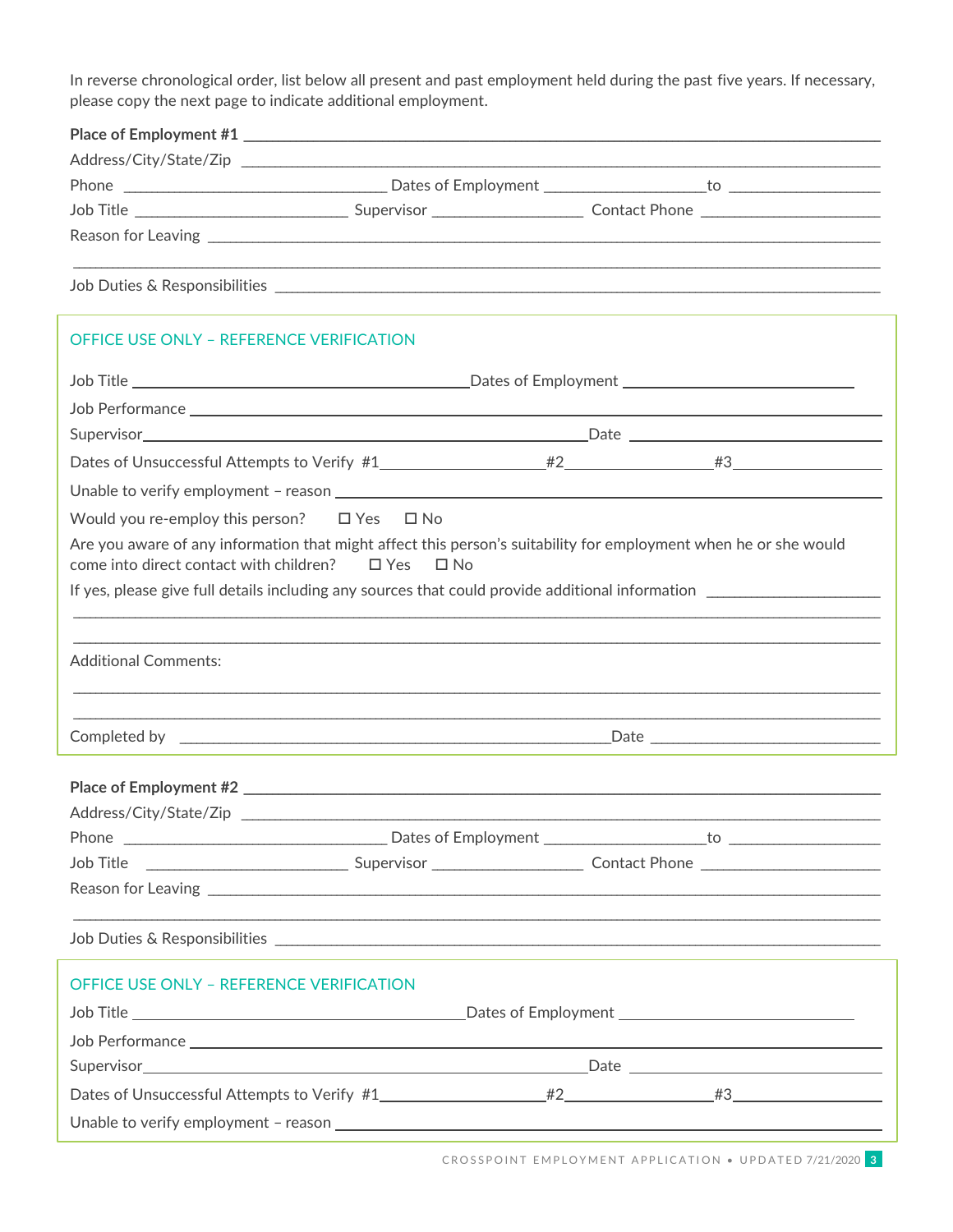| Would you re-employ this person? $\Box$ Yes $\Box$ No<br>Are you aware of any information that might affect this person's suitability for employment when he or she would<br>come into direct contact with children? $\Box$ Yes $\Box$ No<br><b>Additional Comments:</b><br>Job Title __________________________________Supervisor __________________________ Contact Phone ______________________<br><b>OFFICE USE ONLY - REFERENCE VERIFICATION</b><br>Job Title <b>Constanting Constanting Constanting Constanting Constanting Constanting Constanting Constanting Constanting Constanting Constanting Constanting Constanting Constanting Constanting Constanting Constanting Constan</b><br>Would you re-employ this person? $\Box$ Yes $\Box$ No<br>Are you aware of any information that might affect this person's suitability for employment when he or she would<br>come into direct contact with children?<br>$\Box$ Yes<br>$\square$ No<br><b>Additional Comments:</b><br>,我们也不能在这里的人,我们也不能在这里的人,我们也不能在这里的人,我们也不能在这里的人,我们也不能在这里的人,我们也不能在这里的人,我们也不能在这里的人,我们也 | OFFICE USE ONLY - REFERENCE VERIFICATION CONTINUED |  |  |  |  |
|-------------------------------------------------------------------------------------------------------------------------------------------------------------------------------------------------------------------------------------------------------------------------------------------------------------------------------------------------------------------------------------------------------------------------------------------------------------------------------------------------------------------------------------------------------------------------------------------------------------------------------------------------------------------------------------------------------------------------------------------------------------------------------------------------------------------------------------------------------------------------------------------------------------------------------------------------------------------------------------------------------------------------------------------------------------------------|----------------------------------------------------|--|--|--|--|
|                                                                                                                                                                                                                                                                                                                                                                                                                                                                                                                                                                                                                                                                                                                                                                                                                                                                                                                                                                                                                                                                         |                                                    |  |  |  |  |
|                                                                                                                                                                                                                                                                                                                                                                                                                                                                                                                                                                                                                                                                                                                                                                                                                                                                                                                                                                                                                                                                         |                                                    |  |  |  |  |
|                                                                                                                                                                                                                                                                                                                                                                                                                                                                                                                                                                                                                                                                                                                                                                                                                                                                                                                                                                                                                                                                         |                                                    |  |  |  |  |
|                                                                                                                                                                                                                                                                                                                                                                                                                                                                                                                                                                                                                                                                                                                                                                                                                                                                                                                                                                                                                                                                         |                                                    |  |  |  |  |
|                                                                                                                                                                                                                                                                                                                                                                                                                                                                                                                                                                                                                                                                                                                                                                                                                                                                                                                                                                                                                                                                         |                                                    |  |  |  |  |
|                                                                                                                                                                                                                                                                                                                                                                                                                                                                                                                                                                                                                                                                                                                                                                                                                                                                                                                                                                                                                                                                         |                                                    |  |  |  |  |
|                                                                                                                                                                                                                                                                                                                                                                                                                                                                                                                                                                                                                                                                                                                                                                                                                                                                                                                                                                                                                                                                         |                                                    |  |  |  |  |
|                                                                                                                                                                                                                                                                                                                                                                                                                                                                                                                                                                                                                                                                                                                                                                                                                                                                                                                                                                                                                                                                         |                                                    |  |  |  |  |
|                                                                                                                                                                                                                                                                                                                                                                                                                                                                                                                                                                                                                                                                                                                                                                                                                                                                                                                                                                                                                                                                         |                                                    |  |  |  |  |
|                                                                                                                                                                                                                                                                                                                                                                                                                                                                                                                                                                                                                                                                                                                                                                                                                                                                                                                                                                                                                                                                         |                                                    |  |  |  |  |
|                                                                                                                                                                                                                                                                                                                                                                                                                                                                                                                                                                                                                                                                                                                                                                                                                                                                                                                                                                                                                                                                         |                                                    |  |  |  |  |
|                                                                                                                                                                                                                                                                                                                                                                                                                                                                                                                                                                                                                                                                                                                                                                                                                                                                                                                                                                                                                                                                         |                                                    |  |  |  |  |
|                                                                                                                                                                                                                                                                                                                                                                                                                                                                                                                                                                                                                                                                                                                                                                                                                                                                                                                                                                                                                                                                         |                                                    |  |  |  |  |
|                                                                                                                                                                                                                                                                                                                                                                                                                                                                                                                                                                                                                                                                                                                                                                                                                                                                                                                                                                                                                                                                         |                                                    |  |  |  |  |
|                                                                                                                                                                                                                                                                                                                                                                                                                                                                                                                                                                                                                                                                                                                                                                                                                                                                                                                                                                                                                                                                         |                                                    |  |  |  |  |
|                                                                                                                                                                                                                                                                                                                                                                                                                                                                                                                                                                                                                                                                                                                                                                                                                                                                                                                                                                                                                                                                         |                                                    |  |  |  |  |
|                                                                                                                                                                                                                                                                                                                                                                                                                                                                                                                                                                                                                                                                                                                                                                                                                                                                                                                                                                                                                                                                         |                                                    |  |  |  |  |
|                                                                                                                                                                                                                                                                                                                                                                                                                                                                                                                                                                                                                                                                                                                                                                                                                                                                                                                                                                                                                                                                         |                                                    |  |  |  |  |
|                                                                                                                                                                                                                                                                                                                                                                                                                                                                                                                                                                                                                                                                                                                                                                                                                                                                                                                                                                                                                                                                         |                                                    |  |  |  |  |
|                                                                                                                                                                                                                                                                                                                                                                                                                                                                                                                                                                                                                                                                                                                                                                                                                                                                                                                                                                                                                                                                         |                                                    |  |  |  |  |
|                                                                                                                                                                                                                                                                                                                                                                                                                                                                                                                                                                                                                                                                                                                                                                                                                                                                                                                                                                                                                                                                         |                                                    |  |  |  |  |
|                                                                                                                                                                                                                                                                                                                                                                                                                                                                                                                                                                                                                                                                                                                                                                                                                                                                                                                                                                                                                                                                         |                                                    |  |  |  |  |
|                                                                                                                                                                                                                                                                                                                                                                                                                                                                                                                                                                                                                                                                                                                                                                                                                                                                                                                                                                                                                                                                         |                                                    |  |  |  |  |
|                                                                                                                                                                                                                                                                                                                                                                                                                                                                                                                                                                                                                                                                                                                                                                                                                                                                                                                                                                                                                                                                         |                                                    |  |  |  |  |
|                                                                                                                                                                                                                                                                                                                                                                                                                                                                                                                                                                                                                                                                                                                                                                                                                                                                                                                                                                                                                                                                         |                                                    |  |  |  |  |
|                                                                                                                                                                                                                                                                                                                                                                                                                                                                                                                                                                                                                                                                                                                                                                                                                                                                                                                                                                                                                                                                         |                                                    |  |  |  |  |
|                                                                                                                                                                                                                                                                                                                                                                                                                                                                                                                                                                                                                                                                                                                                                                                                                                                                                                                                                                                                                                                                         |                                                    |  |  |  |  |
|                                                                                                                                                                                                                                                                                                                                                                                                                                                                                                                                                                                                                                                                                                                                                                                                                                                                                                                                                                                                                                                                         |                                                    |  |  |  |  |
|                                                                                                                                                                                                                                                                                                                                                                                                                                                                                                                                                                                                                                                                                                                                                                                                                                                                                                                                                                                                                                                                         |                                                    |  |  |  |  |
|                                                                                                                                                                                                                                                                                                                                                                                                                                                                                                                                                                                                                                                                                                                                                                                                                                                                                                                                                                                                                                                                         |                                                    |  |  |  |  |
|                                                                                                                                                                                                                                                                                                                                                                                                                                                                                                                                                                                                                                                                                                                                                                                                                                                                                                                                                                                                                                                                         |                                                    |  |  |  |  |